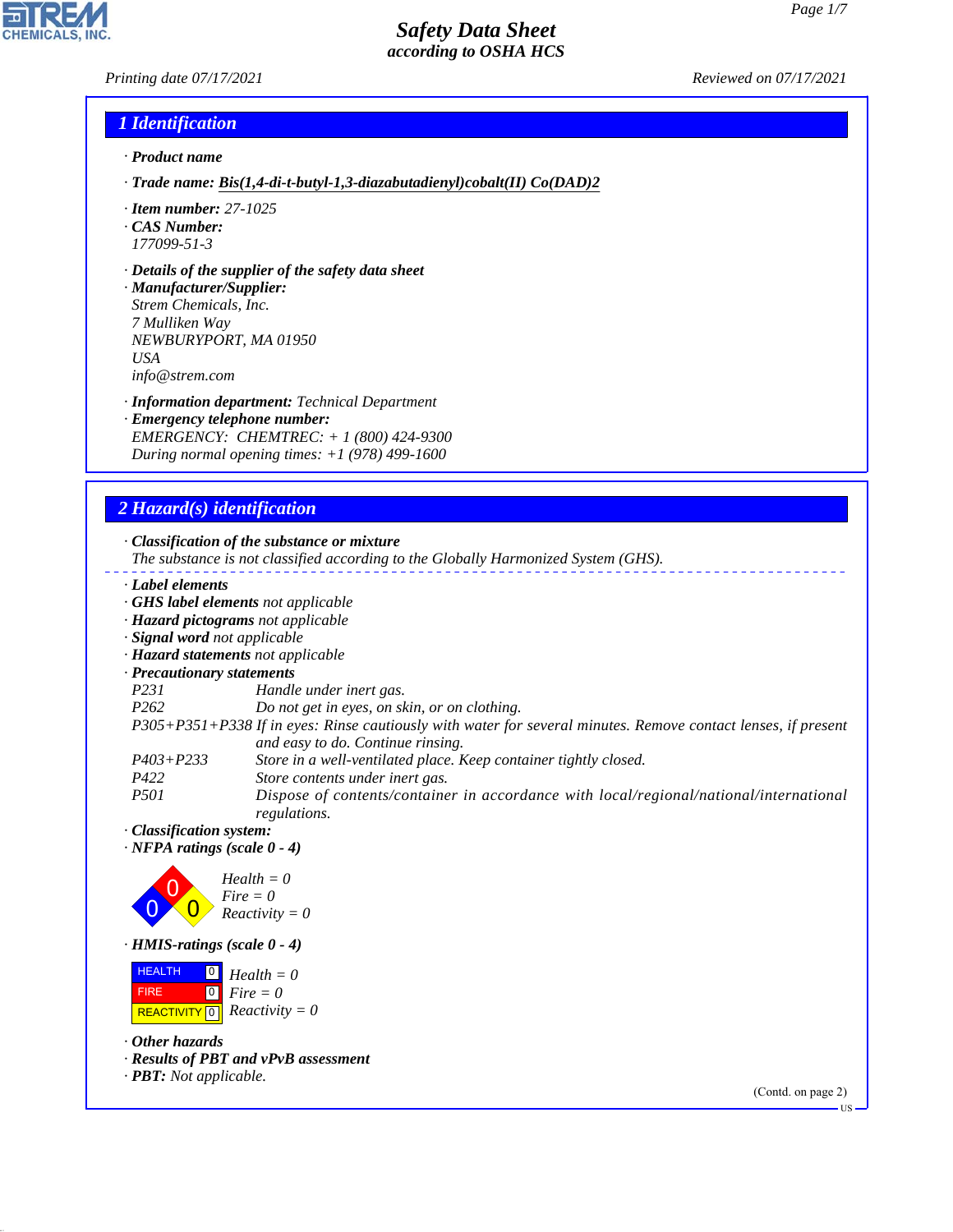*Printing date 07/17/2021 Reviewed on 07/17/2021*

*Trade name: Bis(1,4-di-t-butyl-1,3-diazabutadienyl)cobalt(II) Co(DAD)2*

*· vPvB: Not applicable.*

(Contd. of page 1)

*3 Composition/information on ingredients*

- *· Chemical characterization: Substances*
- *· CAS No. Description*

*177099-51-3 Bis(1,4-di-t-butyl-1,3-diazabutadienyl)cobalt(II) Co(DAD)2*

### *4 First-aid measures*

- *· Description of first aid measures*
- *· General information: No special measures required.*
- *· After inhalation: Supply fresh air; consult doctor in case of complaints.*
- *· After skin contact: Generally the product does not irritate the skin.*
- *· After eye contact: Rinse opened eye for several minutes under running water. Then consult a doctor.*
- *· After swallowing: If symptoms persist consult doctor.*
- *· Information for doctor:*
- *· Most important symptoms and effects, both acute and delayed No further relevant information available.*
- *· Indication of any immediate medical attention and special treatment needed*
- *No further relevant information available.*

### *5 Fire-fighting measures*

- *· Extinguishing media*
- *· Suitable extinguishing agents: Use fire fighting measures that suit the environment.*
- *· Special hazards arising from the substance or mixture No further relevant information available.*
- *· Advice for firefighters*
- *· Protective equipment: No special measures required.*

### *6 Accidental release measures*

- *· Personal precautions, protective equipment and emergency procedures Not required.*
- *· Environmental precautions: Do not allow to enter sewers/ surface or ground water.*
- *· Methods and material for containment and cleaning up:*
- *Dispose contaminated material as waste according to item 13.*
- *· Reference to other sections*
- *See Section 7 for information on safe handling.*
- *See Section 8 for information on personal protection equipment.*
- *See Section 13 for disposal information.*
- *· Protective Action Criteria for Chemicals*
- *· PAC-1:*
- *Substance is not listed.*

*· PAC-2:*

*Substance is not listed.*

*· PAC-3:*

44.1.1

*Substance is not listed.*

(Contd. on page 3)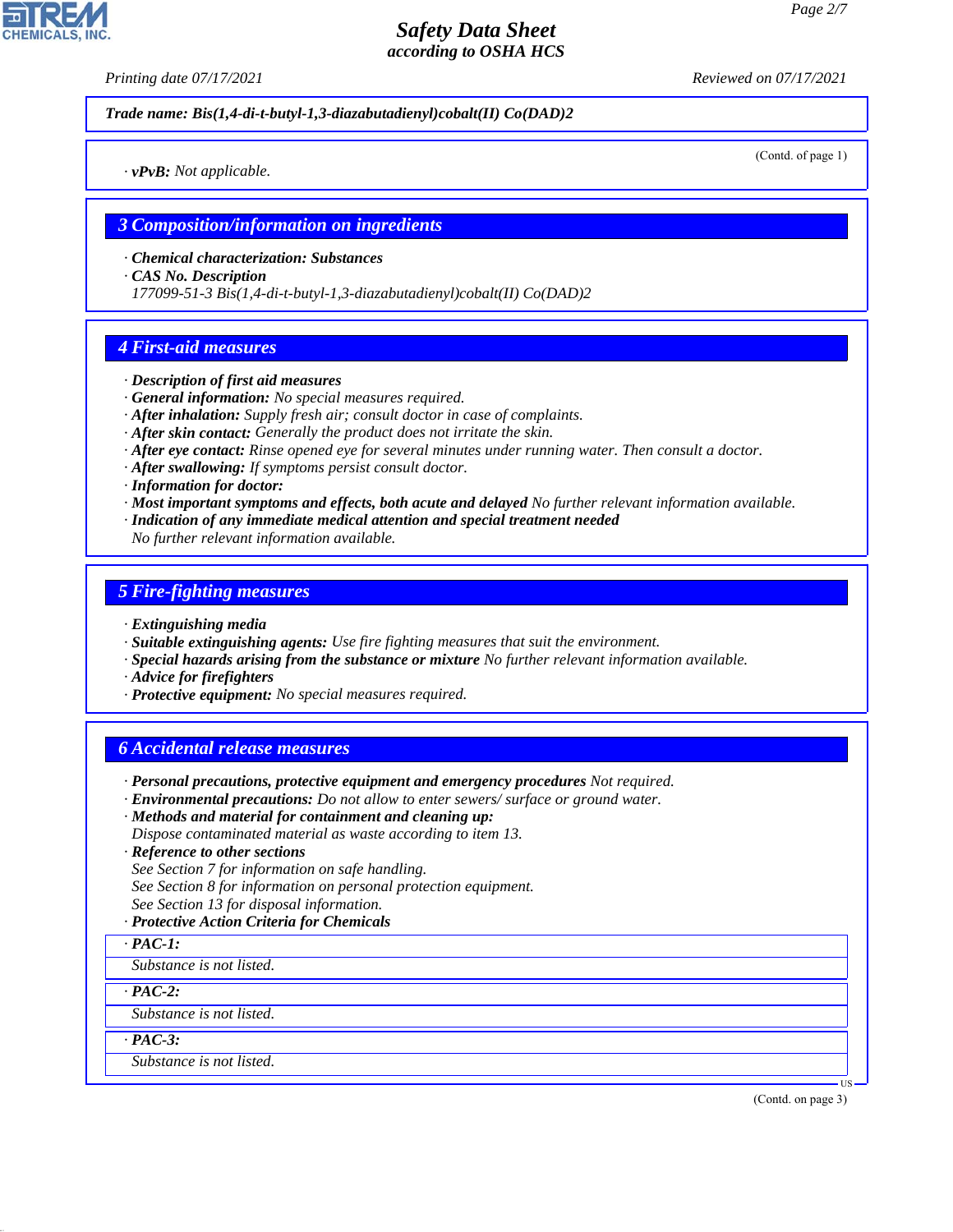*Printing date 07/17/2021 Reviewed on 07/17/2021*

#### *Trade name: Bis(1,4-di-t-butyl-1,3-diazabutadienyl)cobalt(II) Co(DAD)2*

(Contd. of page 2)

#### *7 Handling and storage*

- *· Handling: Handle under inert gas.*
- *· Precautions for safe handling*
- *No special measures required.*
- *Open and handle receptacle with care.*
- *· Information about protection against explosions and fires: No special measures required.*
- *· Conditions for safe storage, including any incompatibilities*
- *· Storage: Store contents under inert gas.*
- *· Requirements to be met by storerooms and receptacles: No special requirements.*
- *· Information about storage in one common storage facility: Not required.*
- *· Further information about storage conditions: None.*
- *· Specific end use(s) No further relevant information available.*

#### *8 Exposure controls/personal protection*

*· Additional information about design of technical systems: No further data; see item 7.*

- *· Control parameters*
- *· Components with limit values that require monitoring at the workplace: Not required.*
- *· Additional information: The lists that were valid during the creation were used as basis.*
- *· Exposure controls*
- *· Personal protective equipment:*
- *· General protective and hygienic measures:*
- *The usual precautionary measures for handling chemicals should be followed.*
- *· Breathing equipment: Not required.*
- *· Protection of hands:*



44.1.1

\_S*Protective gloves*

*The glove material has to be impermeable and resistant to the product/ the substance/ the preparation. Due to missing tests no recommendation to the glove material can be given for the product/ the preparation/ the chemical mixture.*

*Selection of the glove material on consideration of the penetration times, rates of diffusion and the degradation · Material of gloves*

*The selection of the suitable gloves does not only depend on the material, but also on further marks of quality and varies from manufacturer to manufacturer.*

*· Penetration time of glove material*

*The exact break through time has to be found out by the manufacturer of the protective gloves and has to be observed.*

*· Eye protection: Safety glasses*

| 9 Physical and chemical properties |                                                         |  |  |  |
|------------------------------------|---------------------------------------------------------|--|--|--|
| · General Information              | · Information on basic physical and chemical properties |  |  |  |
| $\cdot$ Appearance:                |                                                         |  |  |  |
| Form:                              | Crystalline                                             |  |  |  |
| Color:                             | Green                                                   |  |  |  |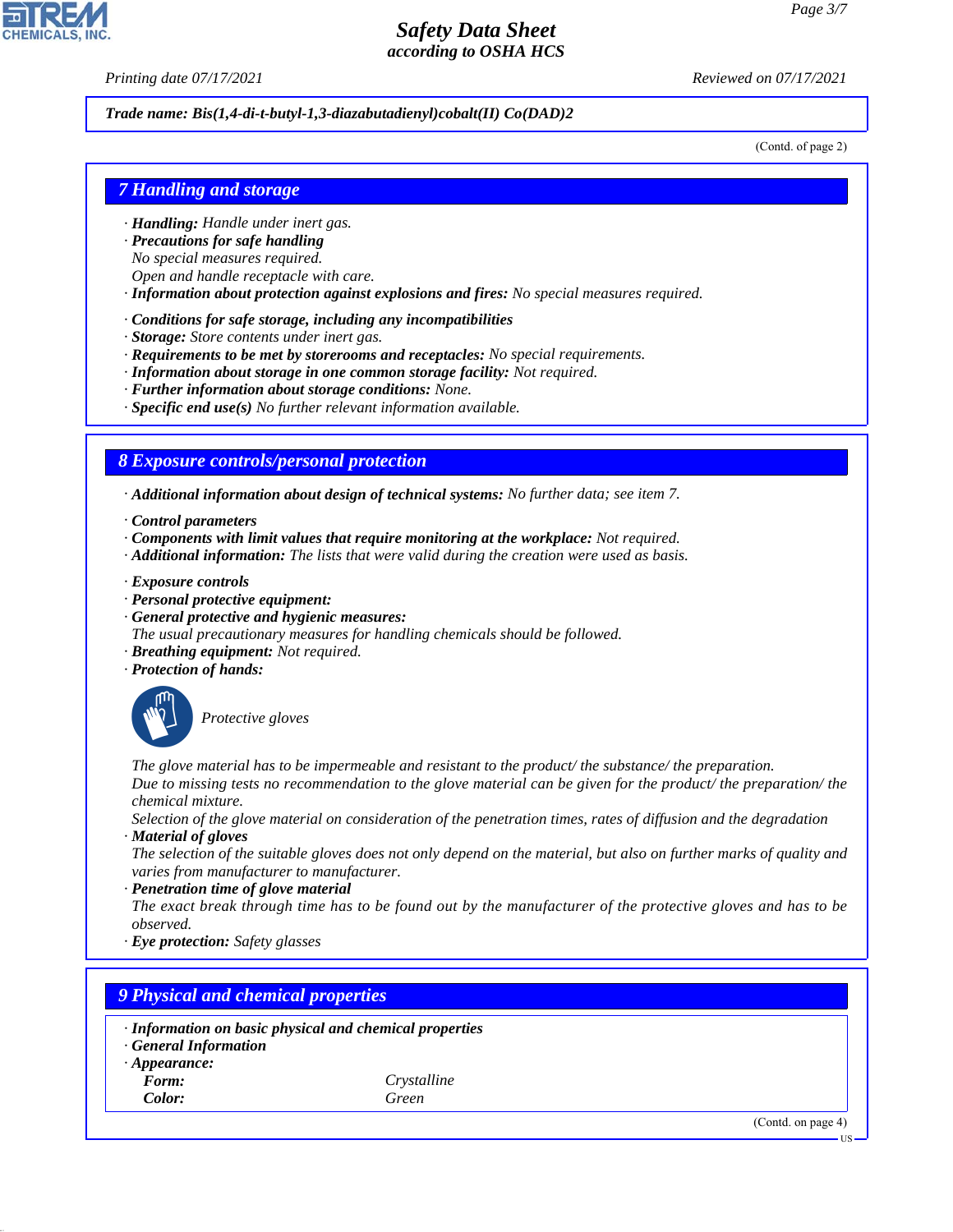*Printing date 07/17/2021 Reviewed on 07/17/2021*

| Trade name: Bis(1,4-di-t-butyl-1,3-diazabutadienyl)cobalt(II) Co(DAD)2 |  |  |  |  |  |  |
|------------------------------------------------------------------------|--|--|--|--|--|--|
|------------------------------------------------------------------------|--|--|--|--|--|--|

|                                                            |                                               | (Contd. of page 3) |
|------------------------------------------------------------|-----------------------------------------------|--------------------|
| $\cdot$ Odor:                                              | Characteristic                                |                    |
| · Odor threshold:                                          | Not determined.                               |                    |
| $\cdot$ pH-value:                                          | Not applicable.                               |                    |
| Change in condition                                        |                                               |                    |
| <b>Melting point/Melting range:</b>                        | Undetermined.                                 |                    |
| <b>Boiling point/Boiling range:</b>                        | Undetermined.                                 |                    |
| · Flash point:                                             | Not applicable.                               |                    |
| · Flammability (solid, gaseous):                           | Product is not flammable                      |                    |
| · Ignition temperature:                                    |                                               |                    |
| <b>Decomposition temperature:</b>                          | Not determined.                               |                    |
| · Auto igniting:                                           | Not determined.                               |                    |
| · Danger of explosion:                                     | Product does not present an explosion hazard. |                    |
| · Explosion limits:                                        |                                               |                    |
| Lower:                                                     | Not determined.                               |                    |
| Upper:                                                     | Not determined.                               |                    |
| · Vapor pressure:                                          | Not applicable.                               |                    |
| $\cdot$ Density:                                           | Not determined.                               |                    |
| · Relative density                                         | Not determined.                               |                    |
| · Vapor density                                            | Not applicable.                               |                    |
| $\cdot$ Evaporation rate                                   | Not applicable.                               |                    |
| · Solubility in / Miscibility with                         |                                               |                    |
| Water:                                                     | Insoluble.                                    |                    |
| · Partition coefficient (n-octanol/water): Not determined. |                                               |                    |
| · Viscosity:                                               |                                               |                    |
| Dynamic:                                                   | Not applicable.                               |                    |
| Kinematic:                                                 | Not applicable.                               |                    |
| · Solvent content:                                         |                                               |                    |
| Organic solvents:                                          | $0.0\%$                                       |                    |
| <b>VOC</b> content:                                        | 0.0 g/l / 0.00 lb/gl                          |                    |
| $·$ Other information                                      | No further relevant information available.    |                    |

# *10 Stability and reactivity*

*· Reactivity No further relevant information available.*

*· Chemical stability*

44.1.1

*· Thermal decomposition / conditions to be avoided: No decomposition if used according to specifications.*

- *· Possibility of hazardous reactions No dangerous reactions known.*
- *· Conditions to avoid No further relevant information available.*
- *· Incompatible materials: No further relevant information available.*

*· Hazardous decomposition products: No dangerous decomposition products known.*

(Contd. on page 5)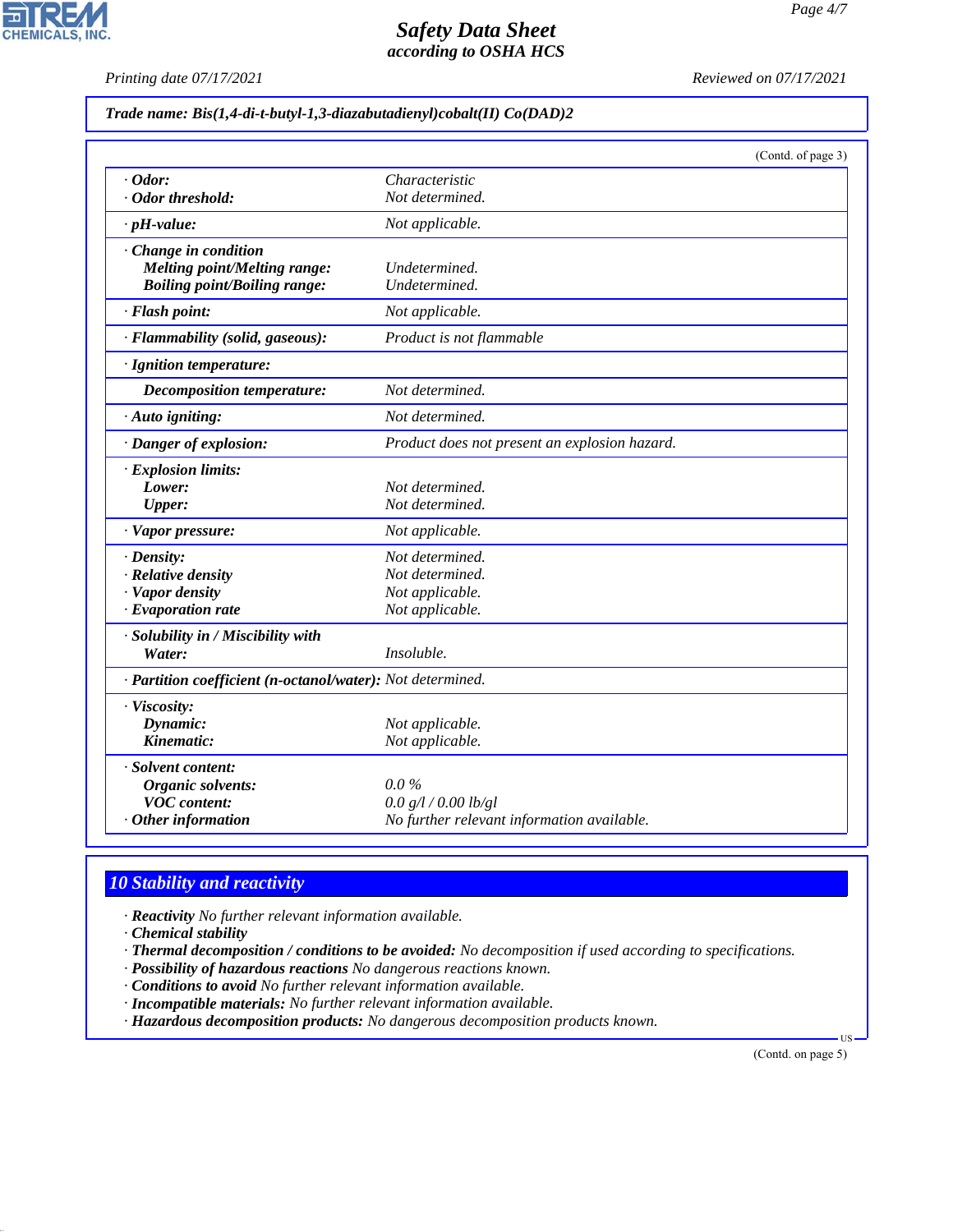*Printing date 07/17/2021 Reviewed on 07/17/2021*

#### *Trade name: Bis(1,4-di-t-butyl-1,3-diazabutadienyl)cobalt(II) Co(DAD)2*

(Contd. of page 4)

#### *11 Toxicological information*

- *· Information on toxicological effects*
- *· Acute toxicity:*
- *· Primary irritant effect:*
- *· on the skin: No irritant effect.*
- *· on the eye: No irritating effect.*
- *· Sensitization: No sensitizing effects known.*
- *· Additional toxicological information:*

*When used and handled according to specifications, the product does not have any harmful effects according to our experience and the information provided to us. The substance is not subject to classification.*

#### *· Carcinogenic categories*

*· IARC (International Agency for Research on Cancer)*

*Substance is not listed.*

*· NTP (National Toxicology Program)*

*Substance is not listed.*

*· OSHA-Ca (Occupational Safety & Health Administration)*

*Substance is not listed.*

### *12 Ecological information*

*· Toxicity*

- *· Aquatic toxicity: No further relevant information available.*
- *· Persistence and degradability No further relevant information available.*
- *· Behavior in environmental systems:*
- *· Bioaccumulative potential No further relevant information available.*
- *· Mobility in soil No further relevant information available.*
- *· Additional ecological information:*
- *· General notes:*
- *Water hazard class 1 (Self-assessment): slightly hazardous for water*

*Do not allow undiluted product or large quantities of it to reach ground water, water course or sewage system.*

- *· Results of PBT and vPvB assessment*
- *· PBT: Not applicable.*
- *· vPvB: Not applicable.*
- *· Other adverse effects No further relevant information available.*

### *13 Disposal considerations*

- *· Waste treatment methods*
- *· Recommendation: Disposal must be made according to official regulations.*
- *· Uncleaned packagings:*

44.1.1

*· Recommendation: Disposal must be made according to official regulations.*

(Contd. on page 6)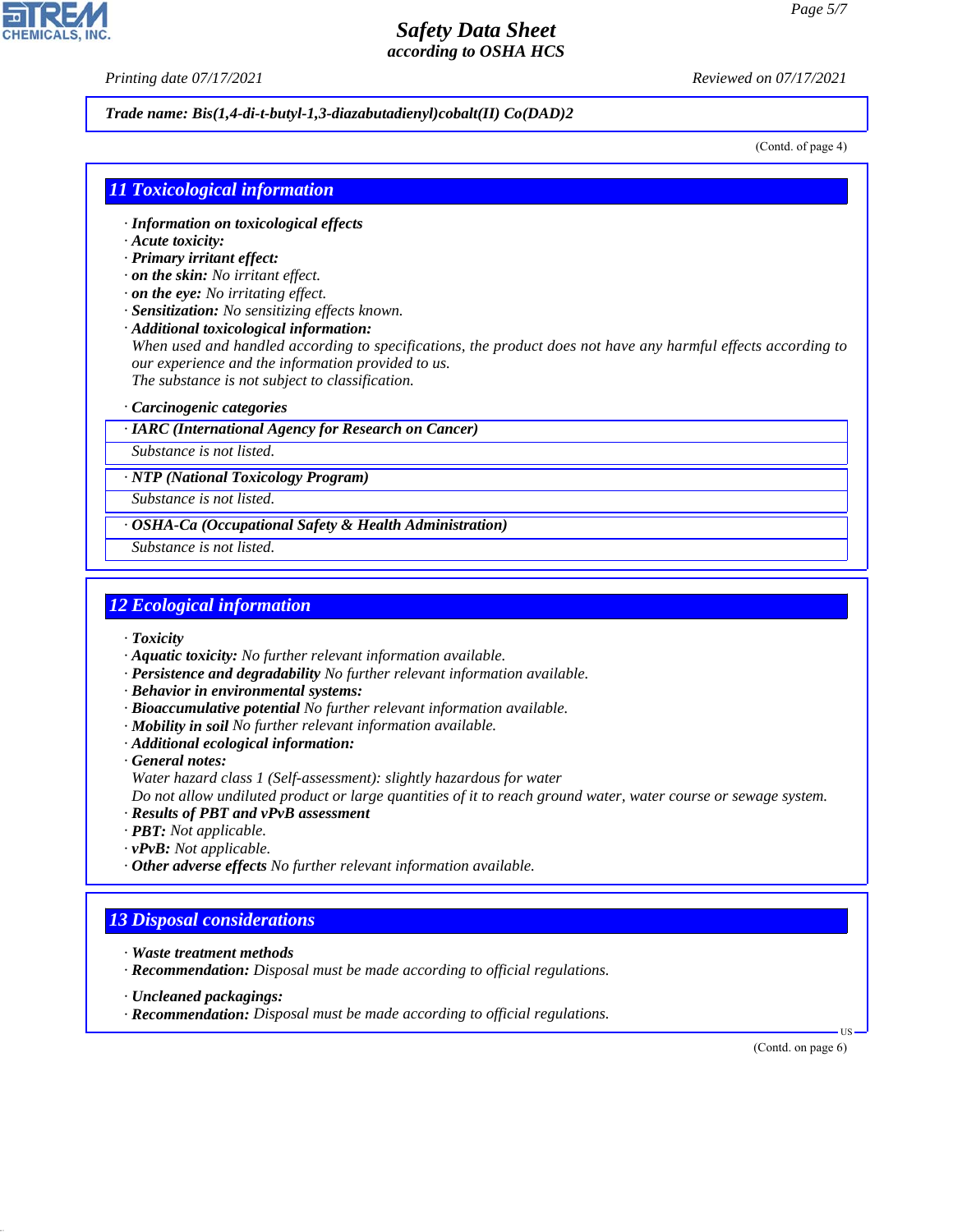*Printing date 07/17/2021 Reviewed on 07/17/2021*

*Trade name: Bis(1,4-di-t-butyl-1,3-diazabutadienyl)cobalt(II) Co(DAD)2*

(Contd. of page 5)

| <b>14 Transport information</b>                                                     |                 |
|-------------------------------------------------------------------------------------|-----------------|
| $\cdot$ UN-Number<br>· DOT, ADN, IMDG, IATA                                         | not regulated   |
| $\cdot$ UN proper shipping name<br>· DOT, ADN, IMDG, IATA                           | not regulated   |
| $\cdot$ Transport hazard class(es)                                                  |                 |
| · DOT, ADN, IMDG, IATA<br>$\cdot$ Class                                             | not regulated   |
| · Packing group<br>· DOT, IMDG, IATA                                                | not regulated   |
| · Environmental hazards:                                                            | Not applicable. |
| · Special precautions for user                                                      | Not applicable. |
| · Transport in bulk according to Annex II of<br><b>MARPOL73/78 and the IBC Code</b> | Not applicable. |
| · UN "Model Regulation":                                                            | not regulated   |

### *15 Regulatory information*

*· Safety, health and environmental regulations/legislation specific for the substance or mixture · Sara*

*· Section 355 (extremely hazardous substances):*

*Substance is not listed.*

*· Section 313 (Specific toxic chemical listings):*

*Substance is not listed.*

*· TSCA (Toxic Substances Control Act):*

*Substance is not listed.*

*· Proposition 65*

*· Chemicals known to cause cancer:*

*Substance is not listed.*

*· Chemicals known to cause reproductive toxicity for females:*

*Substance is not listed.*

*· Chemicals known to cause reproductive toxicity for males:*

*Substance is not listed.*

*· Chemicals known to cause developmental toxicity:*

*Substance is not listed.*

*· Carcinogenic categories*

*· EPA (Environmental Protection Agency)*

*Substance is not listed.*

*· TLV (Threshold Limit Value established by ACGIH)*

*Substance is not listed.*

*· NIOSH-Ca (National Institute for Occupational Safety and Health)*

*Substance is not listed.*

44.1.1